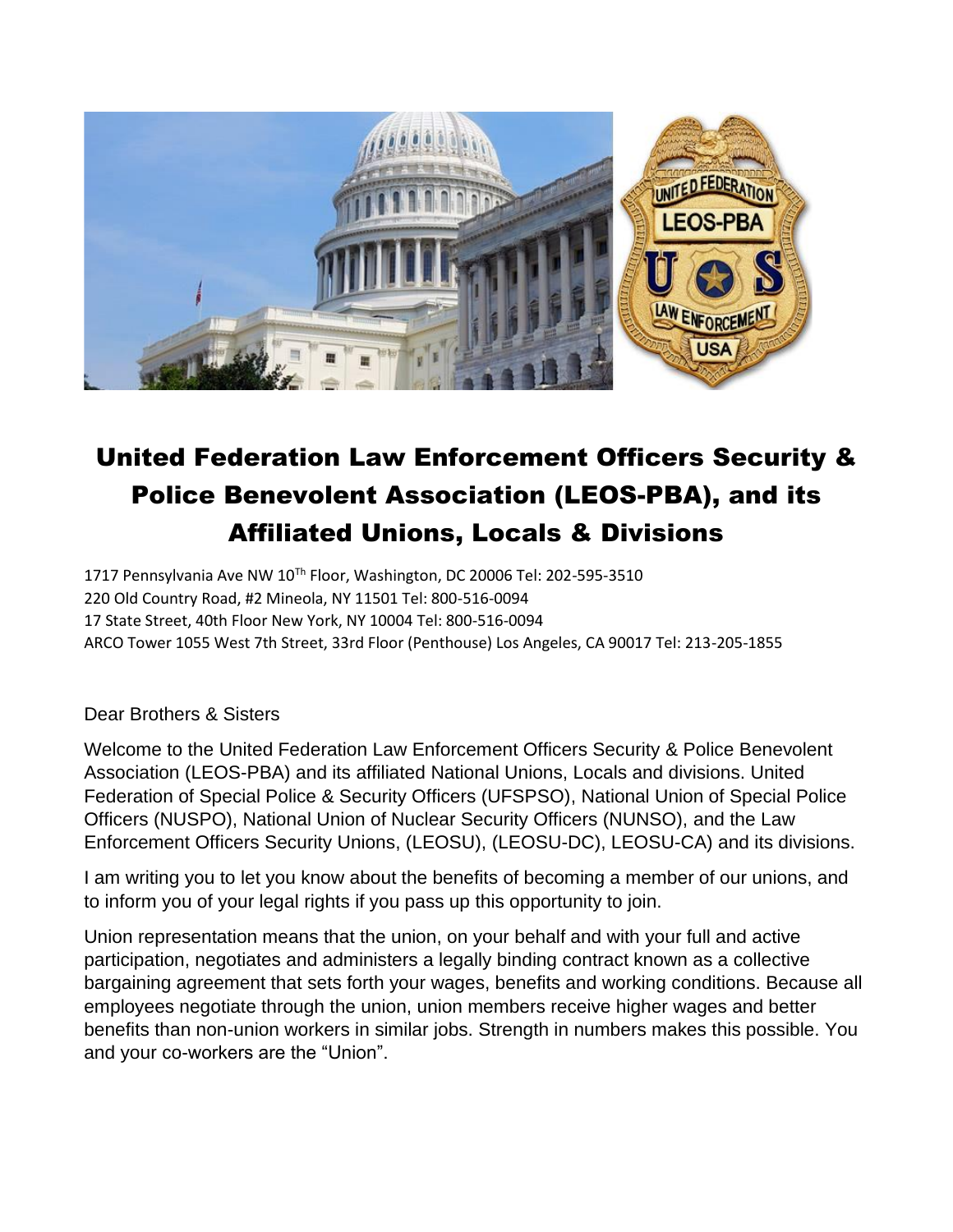The collective barraging agreement which provides you with benefits and job security has a "union security" provision which requires you either to join the union, or pay an amount equivalent to the portion of union dues used for representational purposes unless you work in a "right to work" state. I will explain the service fee later in this letter.

First, however, I would like to inform you of the full benefits of becoming a full member of this Union. The vast majority of your co-workers throughout the country eligible for membership in this Union become members of the Union and enjoy the benefits available to members.

•Members of the Union may attend union meetings, vote in elections for union officials and run for office. Non-members may not.

•Members of the Union may attend union meetings during which the course of negotiations for the next collective barraging agreement is discussed and decided upon. Non-members may not.

•Members of the Union vote on whether to ratify collective bargaining agreements. Nonmembers may not.

If you choose not to become a member, you are entitled to a reduction from the full union dues in an amount equal to the amount the Union spends in the limited number of areas considered non-representational. Based on the NLRB Office General Counsel MEMORANDUM GC 19-04 we have made a good faith determination that our Non-chargeable expenses are less than 2% as verified by our Certified Public Accountants based on the percentage of union dues received by the International Union spent on expenses chargeable to non-member service fee payers. Based on the above the International non-member service fee is set at 98% of dues. Thus, if under your contract your monthly dues are \$20.00, a non-member service fee payer is obligated to pay \$19.60, and does not enjoy the benefits of membership, including those listed above. If you choose not to become a member of the Union, and prefer to pay the service fee only, you must notify the Union in writing that you choose to be a Service Fee Payer. The notice must contain your name, address, employer, job site location and Local Union number, if assigned. The notice must be filed with the United Federation LEOS-PBA counsel @ Lally and Misir, LLP, Attention Grant Lally 220 Old Country Road # 2, Mineola, NY 11501. Please Note: The Union will NOT accept email as service. Furthermore, in lieu of dues, you will be required to pay the Union the non-member service fee only. I sincerely hope that you will choose to become an active member and strengthen the Union's ability to represent you and your co-workers, rather then weakening the Union and making it more difficult to represent you. In our democratic union, the decision as to whether to become a member and enjoy the rights of membership is yours.

In Solidarity Charles (Chip) Strebeck United Federation LEOS-PBA President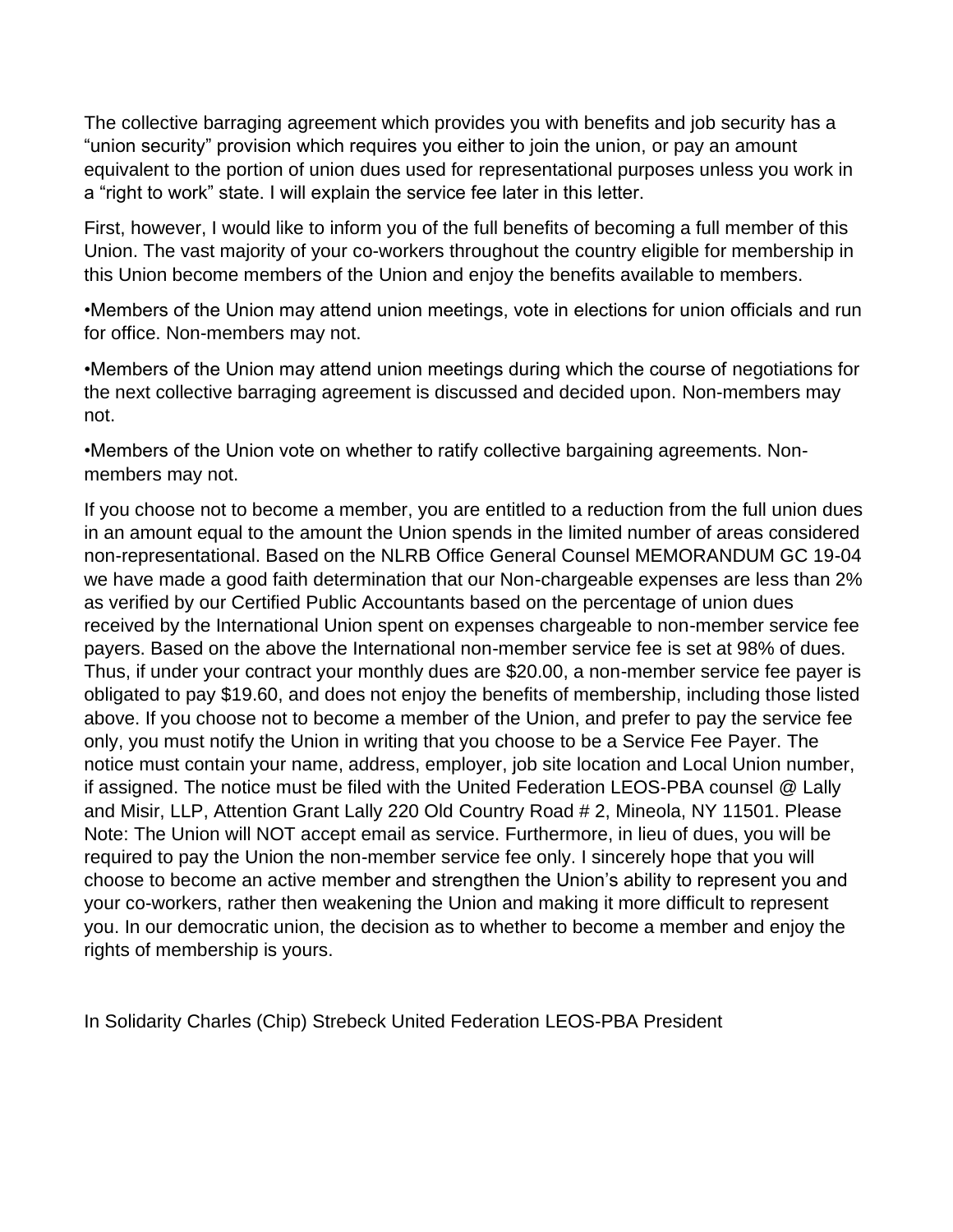# BECK CALCULATIONS

I. A Union's Obligation to Properly Notify Represented Employees of their General

# Motors/Beck Rights.

The Supreme Court held in General Motors 1 and Beck, 2 respectively, that employees

subject to a union-security clause have the right to be non-members, and that a union has a corresponding duty of fair representation that extends to not spending an objecting nonmember's dues and fees on non-representational activities. When a union initially seeks to collect dues and fees under a union-security clause, it must first inform employees of their right to be or remain non-members. 3 It must also inform them of their Beck rights, namely, that nonmembers have the rights to: (1) object to paying for union activities not germane to the union's representational duties and to obtain a reduction in fees for such activities; (2) be given sufficient information to intelligently decide whether to object; and (3) be apprised of any internal union procedures for filing objections. 4 These notices must be provided to an employee concurrently with the union's first attempt to collect dues from the employee and not, for instance, in a periodic publication. 5 Additionally, a union's separate obligation to provide an annual notice to represented employees of their General Motors/Beck rights must be reasonably prominent and not "hidden in a lengthy publication." Under current law, the union need only apprise employees of the percentage of the Beck reduction if they decide to become Beck objectors. This information can always be found on our website @ <https://www.leospba.org/beck-rights>

On February 22, 2019, the OFFICE OF THE GENERAL COUNSEL for the NLRB issued a

### MEMORANDUM GC 19-04

In the General Counsel's view, it is difficult for an employee to make an informed decision about whether to become a Beck objector without first knowing the amount of savings that would result from that decision. The General Counsel agrees with the D.C. Circuit that an initial Beck notice must apprise potential objectors of the percentage of union dues chargeable to them in order for potential objectors to gauge the propriety of a union's fee. In Penrod, the D.C. Circuit found the question of initial Beck requirements to be "squarely controlled by" the Supreme Court's decision in Chicago Teacher's Union, Local No.

1 v. Hudson, 475 U.S. 292 (1986), where the Court said, in a case dealing with public sector employees, that "[b]asic considerations of fairness…dictate that the potential objectors be given sufficient information to gauge the propriety of the union's fee."10 In Kroger, the Board considered Penrod and acknowledged that "basic considerations of fairness" inform a union's duty of fair representation in providing sufficient Beck notice to employees, but nevertheless declined to follow the D.C. Circuit in requiring the additional information at the initial notice stage, finding that such a requirement was neither compelled by the earlier cases nor comprehended within the majority's view of a union's duty of fair representation. It is the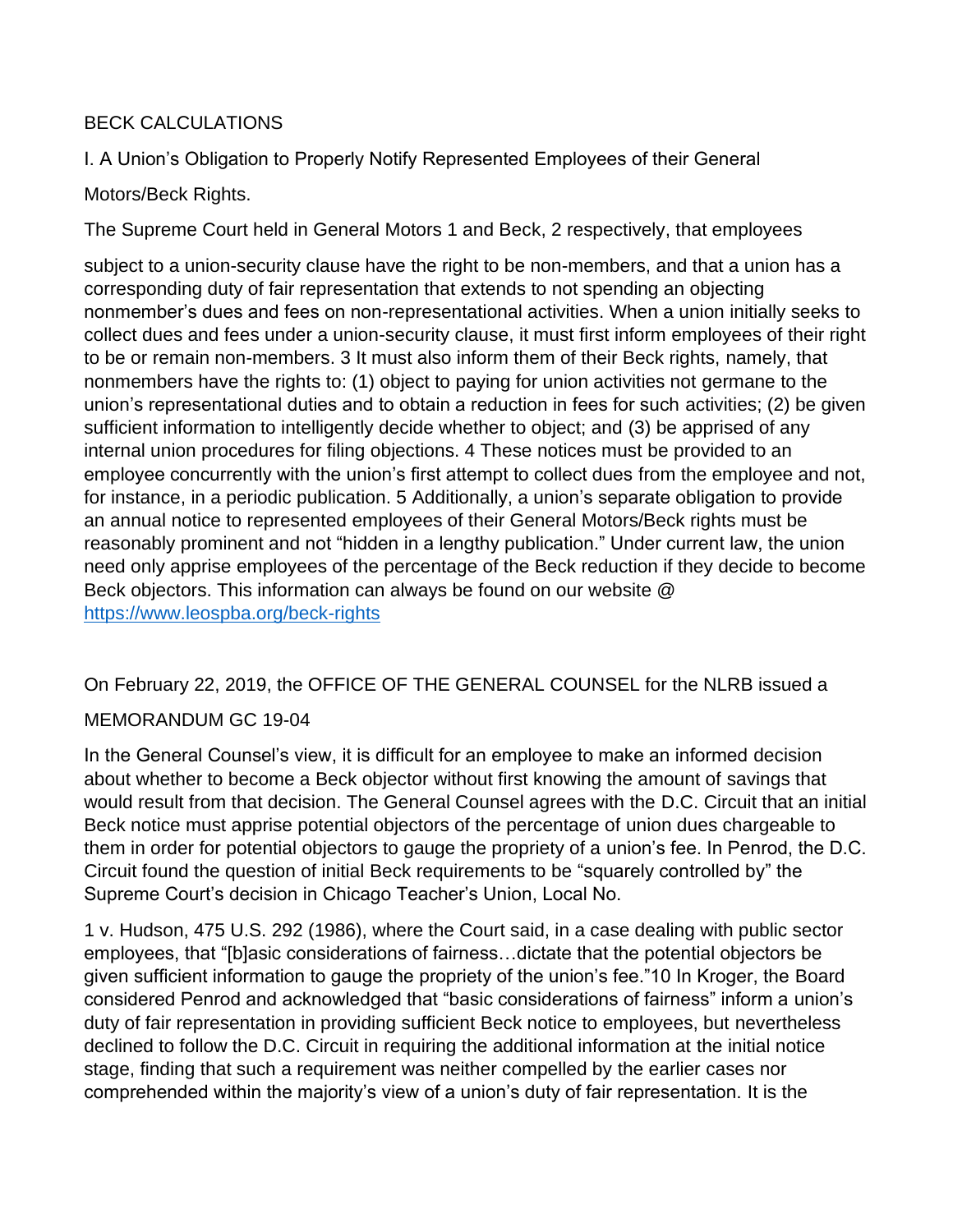General Counsel's position that the analysis applied by the Board majority in Kroger was flawed, and failed to give appropriate weight to employees' Section 7 rights and related interests. One of the core purposes of the Act is to protect the right of employees to choose whether they will become or remain members of a labor organization.

In this respect General Motors rights and Beck rights are inextricably intertwined, Weyerhaeuser Paper Co., 320 NLRB 349, 350 (1995), rev'd on other grounds, sub nom. Buzenius v. NLRB, 124 F.3d 788 (6th Cir. 1997), vacated, 525 U.S. 979 (1998). Because under General Motors an initial discussion of membership, initiation fees (where applicable) and periodic fees falls squarely within a union's existing fiduciary obligation, it is appropriate that Beck adjustments also be made known at the same time, before an employee is effectively required by law to make a membership decision, as the reduction in periodic payments may be determinative of the employee's choice in that regard.

For these reasons, the Board should overrule Kroger and require that a union must provide the reduced amount of dues and fees for objectors in the initial Beck notice so that an employee can make an informed decision as to whether to become a Beck objector. It is obvious that employees will be better able to make informed decisions about whether to become Beck objectors if they know the amount of savings that will result from that decision. It should not be burdensome for unions to provide that figure. In many cases, the union will have that amount easily at hand, because there is a Beck system in place and there are other objectors for whom the appropriate fee has been determined. If the union does not yet have the exact fee calculated (because it has, as yet, no objectors), it can make a good faith determination as to what the amount will be. This good faith determination need not be based on precise calculations or an independent auditor's report, but the union must have utilized a reasoned analysis to determine the figure and the union must explain to the employee how it derived the figure should the employee ask. Naturally the estimates must be reasonable. Employees do not need a precise or audited figure to make an informed decision about whether to object - requiring such detail would be an expensive and time-consuming undertaking for a union that has not yet done it. See e.g., Kroger, 361 NLRB at 427 (describing the burden to unions in creating the calculations, especially for unions who have not previously had Beck objectors).

### Details of Chargeable Versus Non-Chargeable Expenses

#### Chargeable Expenses

Chargeable expenses are those which relate to the Union's services with respect to matters which are germane to collective bargaining and representation, are justified by the government's vital policy interest in labor peace and avoid "free riders who benefit from union efforts without paying for union services and do not significantly burden free speech. The expenses of the following activities are chargeable:

- Governing the local union, including local union elections
- Gathering information in preparation for negotiating of collective bargaining agreements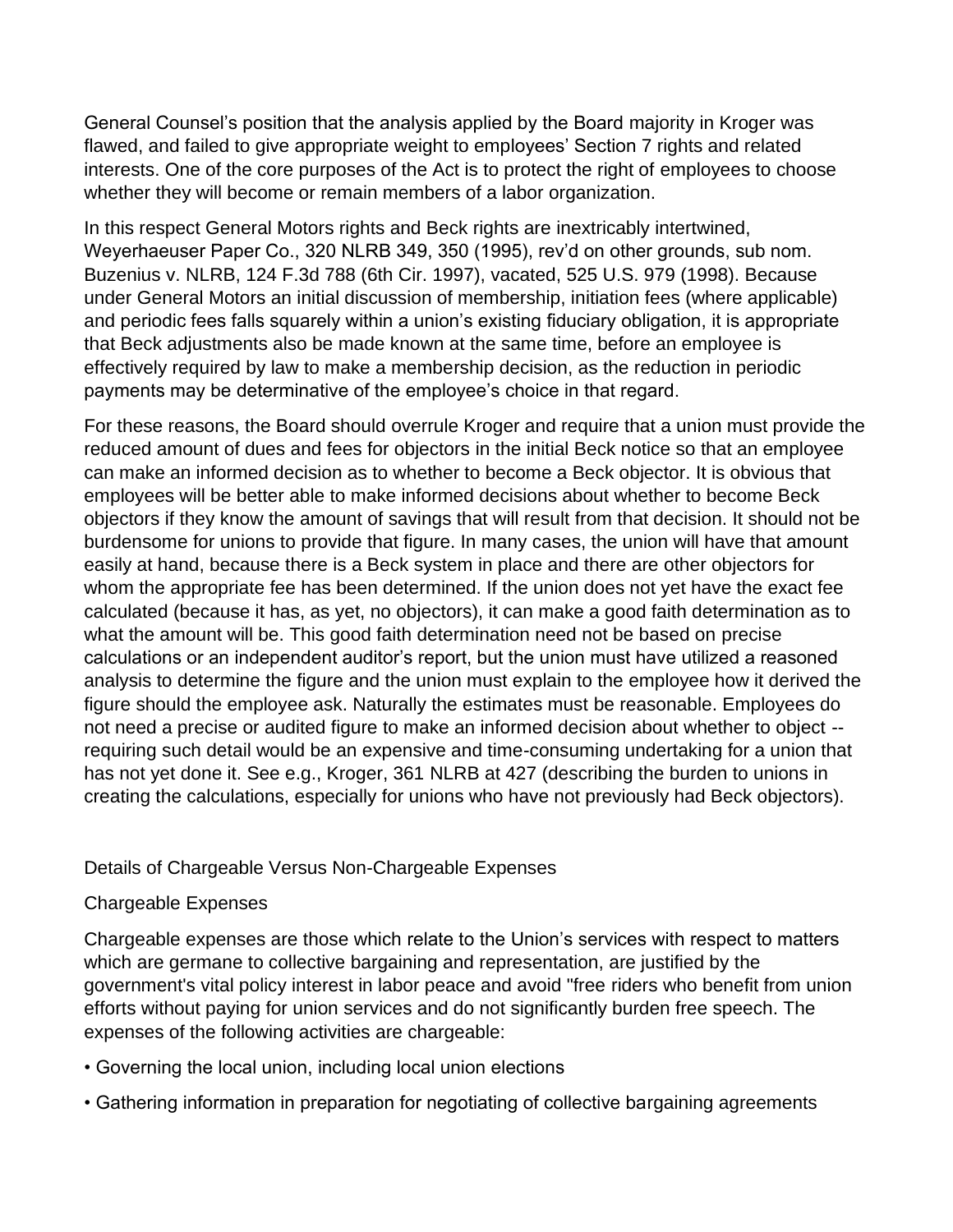- Gathering information from employees concerning collective bargaining positions
- Negotiating and ratification for collective bargaining agreements
- Handling grievances under a collective bargaining agreement

• Public advertising on the negotiations, or provisions in collective bargaining agreements, as well as on matters relating to representational interests in the collective bargaining process and contract administration

• Purchasing books, reports, and advance sheets used in matters relating to representation and contract administration

• Paying professionals in labor law economics, and other subjects for services used in negotiating and administering collective bargaining agreements; in processing grievances, arbitrations and civil service proceedings

• Defending the Local against efforts by other unions or organizing committees to gain representation rights in units represented by the Local or decertification proceedings

- Proceedings regarding the defense of the Local's jurisdiction
- Membership meetings and concentrations

• Publishing those portions of newspapers and newsletters, which concern matters for all represented workers

• Lawful impasse procedures and fact finding, mediation, arbitration, strikes, slow down, and work stoppages as they pertain to representation and collective bargaining.

• The prosecution or defense of litigation or charges to enforce rights relating to concerted activity, the duty of fair representation and collective bargaining as well as collective bargaining agreements, and litigation related to chargeable activities.

• Supporting and paying affiliation fees to state and other local councils, to the extent that such support and fees relate to the representational interest of the union in the collective bargaining process and contract administration

• Social and recreational activities open to all employees

• Payments for insurance, medical care, retirement. disability, and death-related benefit for persons paid for services in carrying out the representational interest of collective bargaining and contract administration

- Operating and administrative costs, i.e., rent, utilities, automobiles, etc.
- Organizing expenses that involve employees in the Local's competitive market
- Lobbying state or local legislative bodies to secure ratification of negotiated agreements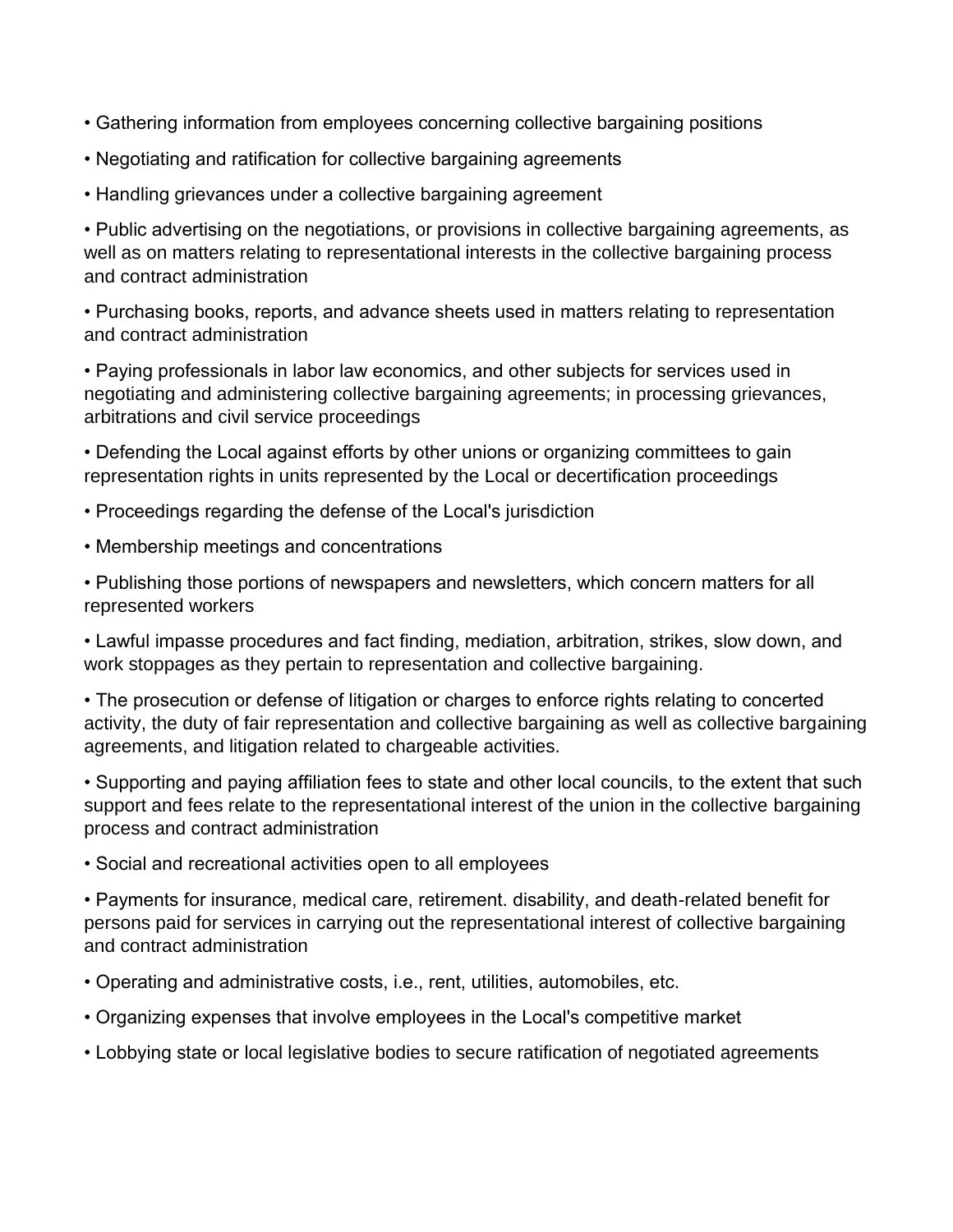#### Non-Chargeable Expenses

Non-chargeable expenses are those which relate to political, ideological matters, organizing in non-competitive markets and members-only expenses, and do not relate to matters germane to collective bargaining or representation. The expenses of the following activities are nonchargeable:

- Training and voter registration, get-out-vote and political campaigns
- Supporting and contributing to charitable activities organizations
- Supporting and contributing to political organizations and candidates for public office

• Supporting and contributing to ideological causes and committees, including ballot measures not related to terms and conditions of employment

- Supporting and contributing to activities as to foreign affairs
- Supporting and contributing to rallies and parades not directly related to members

• Publishing those portions of newsletters which do not concern matters for all represented workers. This is estimated to be no more than staff non-chargeable time. All political-only publications are non-chargeable

- Members-only benefits
- Litigation not related to bargaining unit members, collective bargaining and representation
- Lobbying for collective bargaining legislation
- Organizing expenses involving workers outside the Union's competitive market

Based on the above Chargeable Versus Non-Chargeable Expenses the Union believes it has no Non-Chargeable Expenses based on the above Non-Chargeable Expenses category and if it should be determined that the Union does have Non-Chargeable Expenses, this would be very limited to less than 2% since we are a newly established Union and all costs are associated with Chargeable Expenses as outlined under Chargeable Expenses.

Based on the above, and after talking with our accounting firm we have made a good faith determination based on a utilized reasoned analysis to determine that 100% of the costs are Chargeable Expenses. However to be on the safe side we have set the rate at 98% chargeable and 2% as non-chargeable.

2 CWA v. Beck, 487 U.S. 735 (1988).

\_\_\_\_\_\_\_\_\_\_\_\_\_\_\_\_\_\_\_\_\_\_\_\_\_\_\_\_\_\_\_\_\_\_\_\_\_\_\_\_

<sup>1</sup> NLRB v. Gen. Motors Corp., 373 U.S. 734 (1963).